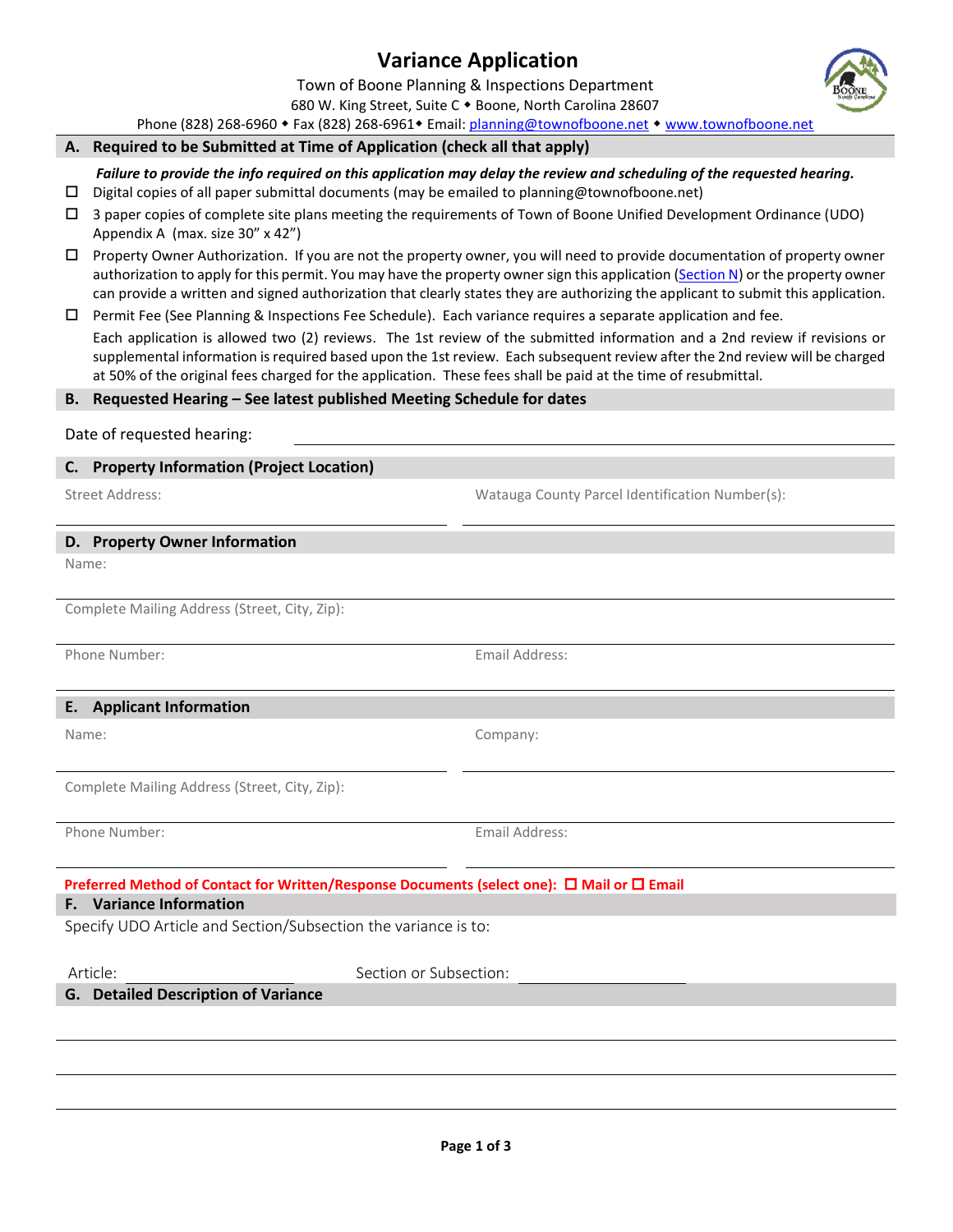#### **H. Project Cost**

Project Cost:

 $\zeta$ 

| <b>Development Information</b><br>I.,                                                               |
|-----------------------------------------------------------------------------------------------------|
|                                                                                                     |
| Is the development subject to a previous Special Use Permit? $\Box$ Yes $\Box$ No $\Box$ Unknown    |
| If yes, please describe:                                                                            |
|                                                                                                     |
| Are there any other variances granted that impact the property? $\Box$ Yes $\Box$ No $\Box$ Unknown |
| If yes, please describe:                                                                            |
| Are there any other variances requested with this development? $\square$ Yes $\square$ No           |
|                                                                                                     |
| If yes, please describe:                                                                            |
| J. Use Information                                                                                  |
| Existing Land Use(s):                                                                               |

### **K. Requested Procedure**

### $\square$ Short Agenda  $\square$ Long Agenda

An applicant who selects the short agenda will be placed in an early time slot for the hearing before the Board of Adjustment and as long as there is a quorum, is guaranteed to be heard at the first meeting the case is scheduled, but will be limited to a total of fifteen (15) minutes for his/her presentation of evidence and argument. An applicant who selects the long agenda must wait for all short agenda cases to be concluded and may be pushed to a future meeting for the hearing, but has no time limit for his/her presentation. After an applicant has chosen either the short or long agenda they may request in writing to change their election of agendas; however if an agenda has already been published the case will automatically be continued until the next regularly scheduled meeting unless there are no other cases to be heard on the date the case is scheduled. For a more detailed explanation of the procedures of the Board of Adjustment, please visit our website at www.townofboone.net.

#### <span id="page-1-0"></span>**L. Applicant Signature and Property Owner Authorization**

I hereby certify that I am authorized to submit this application; that all information is correct and complete; and all work will comply with all applicable State and local laws, ordinances, and regulations. I will ensure that the Planning and Inspections Department is notified of any changes in the approved plans and specifications for the project permitted herein.

**Applicant (Print) Applicant (Signature) Date**

**Property Owner (Print) Property Owner (Signature) Date**